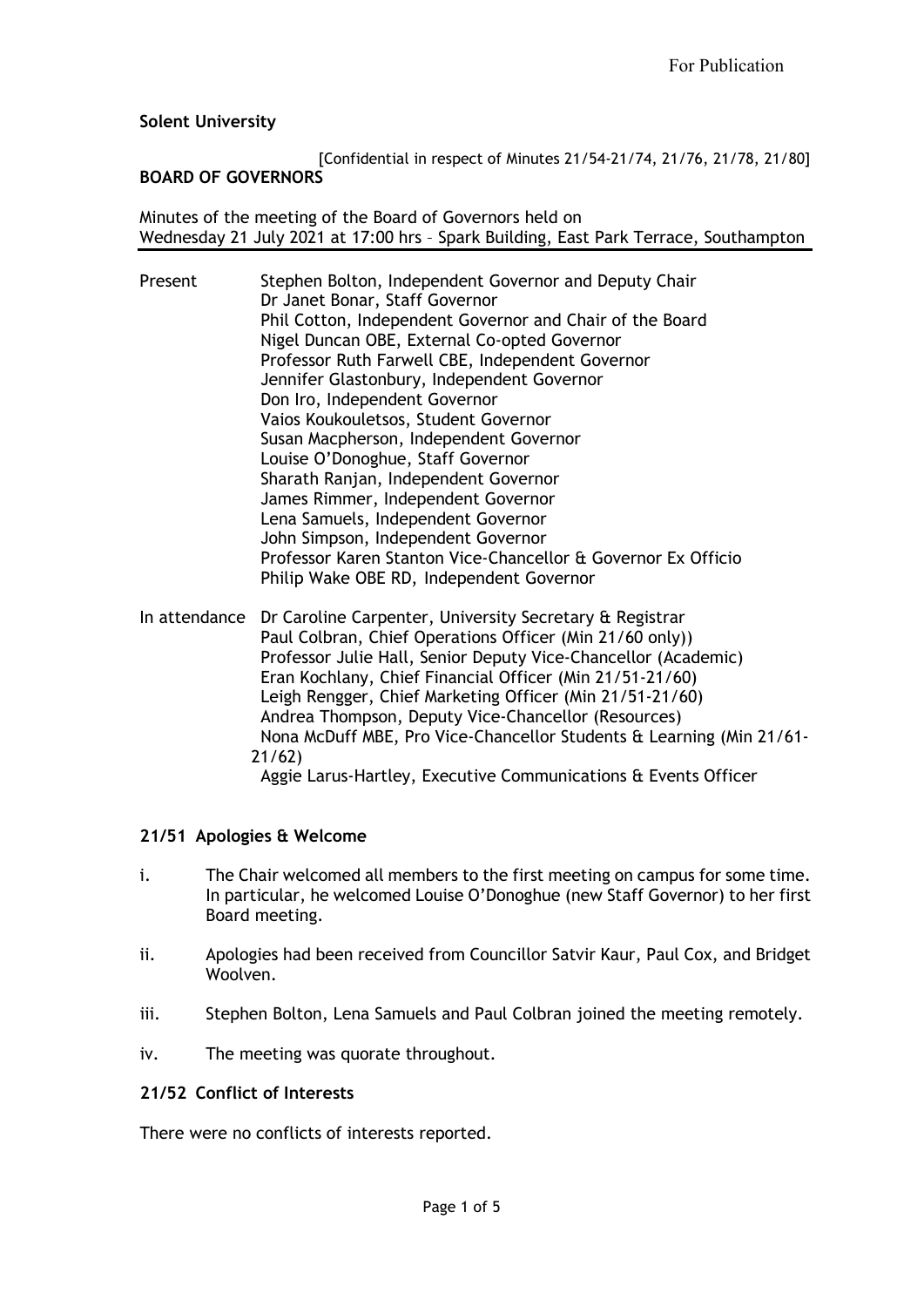# **21/53 Minutes of the meeting held on 20 May 2021** – Approved, no issues noted

- i. The action from that meeting had been completed.
- ii. The minutes were approved as an accurate record.

|    | 21/54 Matters Arising                                                                                                               | <b>Confidential</b>                       |
|----|-------------------------------------------------------------------------------------------------------------------------------------|-------------------------------------------|
|    | This minute is confidential.                                                                                                        |                                           |
|    | 21/55 Chair's Report<br>Presented by Phil Cotton, Chair of the Board                                                                | <b>Oral Report</b><br><b>Confidential</b> |
|    | This minute is confidential.                                                                                                        |                                           |
|    | 21/56 Vice-Chancellor's Report<br><b>Presented by Professor Karen Stanton</b>                                                       | Paper 21/BG/31<br>Confidential            |
|    | This minute is confidential.                                                                                                        |                                           |
|    | 21/57 Student Recruitment report<br>Presented by Leigh Rengger, Chief Marketing Officer                                             | Paper 21/BG/32<br><b>Confidential</b>     |
|    | This minute is confidential.                                                                                                        |                                           |
|    | 21/58 Budget Framework 2021/22 & 5 year forecast<br>Presented by Eran Kochlany, Chief Financial Officer                             | Paper 21/BG/33<br>Confidential            |
|    | This minute is confidential.                                                                                                        |                                           |
|    | 21/59 Bank Loan Facilities<br>Presented by Eran Kochlany, Chief Financial Officer                                                   | Paper 21/BG/34<br><b>Confidential</b>     |
|    | This minute is confidential.                                                                                                        |                                           |
|    | 21/60 Audit Committee minutes 16 June 2021<br>Presented by James Rimmer, Audit Chair                                                | <b>Minutes</b><br><b>Confidential</b>     |
|    | This minute is confidential.                                                                                                        |                                           |
|    | 21/61 Student Equality Forum Annual Report<br>Presented by Professor Julie Hall,<br>Senior Deputy Vice-Chancellor (Academic)        | Paper 21/BG/35<br><b>Confidential</b>     |
| i. | Due to time constraints following technical difficulties at the start of the<br>meeting, this item was rolled over to next meeting. |                                           |
|    | 21/62 Course Dashboard: Graduate Outcomes<br>Presented by Nona McDuff MBE,<br>Pro Vice-Chancellor, Students and Teaching            | <b>Presentation</b><br>Confidential       |
|    | This minute is confidential.                                                                                                        |                                           |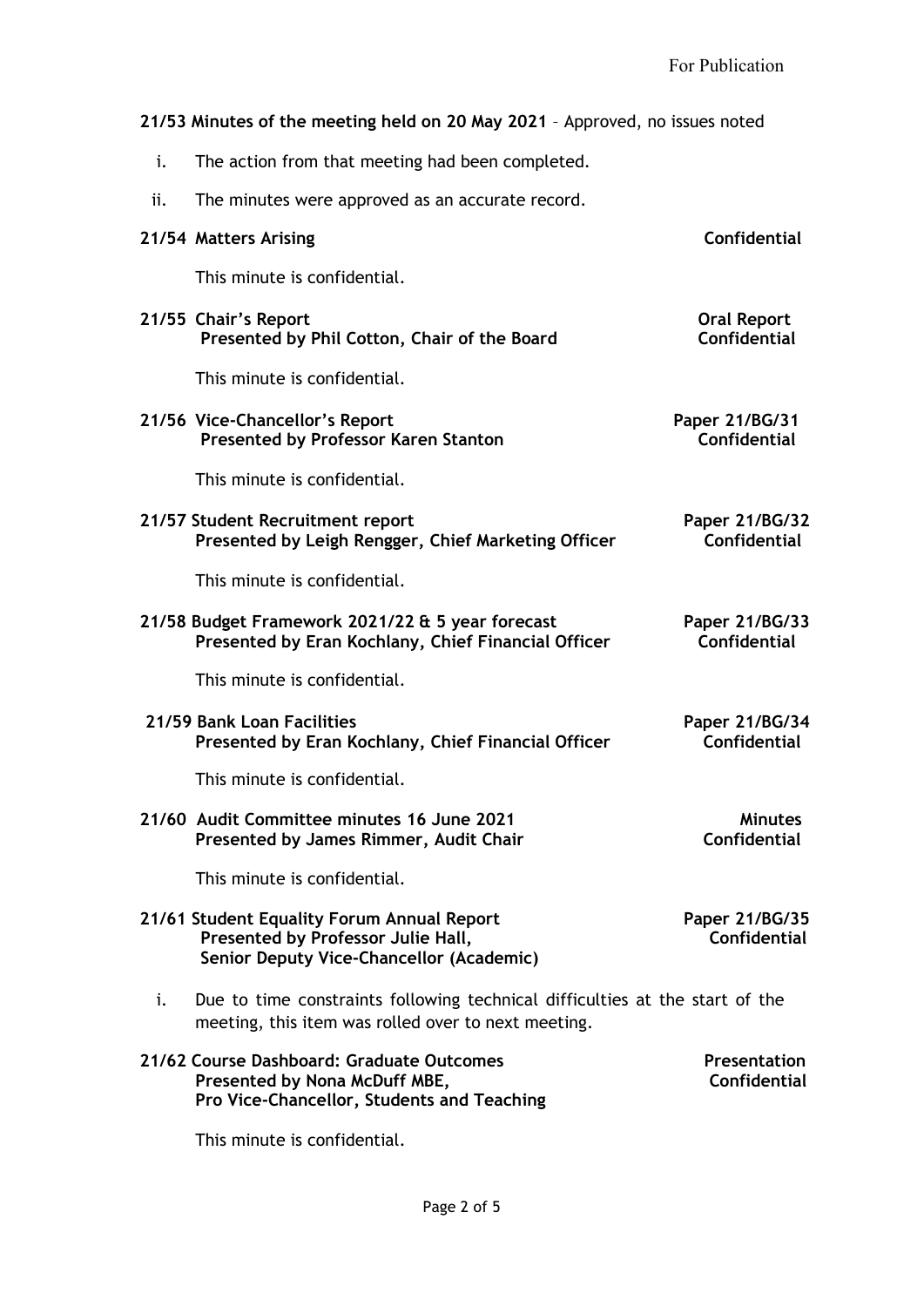For Publication

| 21/63 Membership of the Board and its Committees<br><b>Presented by Dr Caroline Carpenter</b>           | Paper 21/BG/36<br><b>Confidential</b>     |
|---------------------------------------------------------------------------------------------------------|-------------------------------------------|
| This minute is confidential.                                                                            |                                           |
| 21/64 Report from Student Board<br>Presented by Vaios Koukouletsos,<br><b>Students' Union President</b> | <b>Oral Report</b><br>Confidential        |
| This minute is confidential.                                                                            |                                           |
| 21/65 Staff Governor report<br>Presented by Dr Janet Bonar,<br><b>Staff Governor</b>                    | <b>Oral Report</b><br><b>Confidential</b> |
| This minute is confidential.                                                                            |                                           |
| The following were all noted by the Board:                                                              |                                           |
| 21/67 Research & Knowledge Exchange Annual Report                                                       | Paper 21/BG/38<br>Confidential            |
| 21/68 Internationalisation Annual Report                                                                | Paper 21/BG/39<br>Confidential            |
| 21/69 Student Protection Plan                                                                           | Paper 21/BG/40<br><b>Confidential</b>     |
| 21/70 CMA Compliance Annual Report                                                                      | Paper 21/BG/41<br><b>Confidential</b>     |
| 21/71 Academic Board Report and Terms of Reference*                                                     | Paper 21/BG/42<br><b>Confidential</b>     |
| Noted and approved the terms of reference.                                                              |                                           |
| 21/72 Students' Union Projected Outturn                                                                 | Paper 21/BG/43<br>Confidential            |
| 21/73 Minutes of Governance Committee 30 June 2021                                                      | <b>Minutes</b><br>Confidential            |
| 21/74 Minutes of Resources Committee 30 June 2021                                                       | <b>Minutes</b><br>Confidential            |
| 21/75 Annual Report of University Companies                                                             | Paper 21/BG/44                            |
| 21/76 Honorary Degrees Report                                                                           | Paper 21/BG/45<br>Confidential            |
| 21/77 Order of Business 2021/22                                                                         | Paper 21/BG/46                            |
| 21/78 Governor Appeal Panels convened during 2020/21:                                                   | <b>Confidential</b>                       |
|                                                                                                         |                                           |